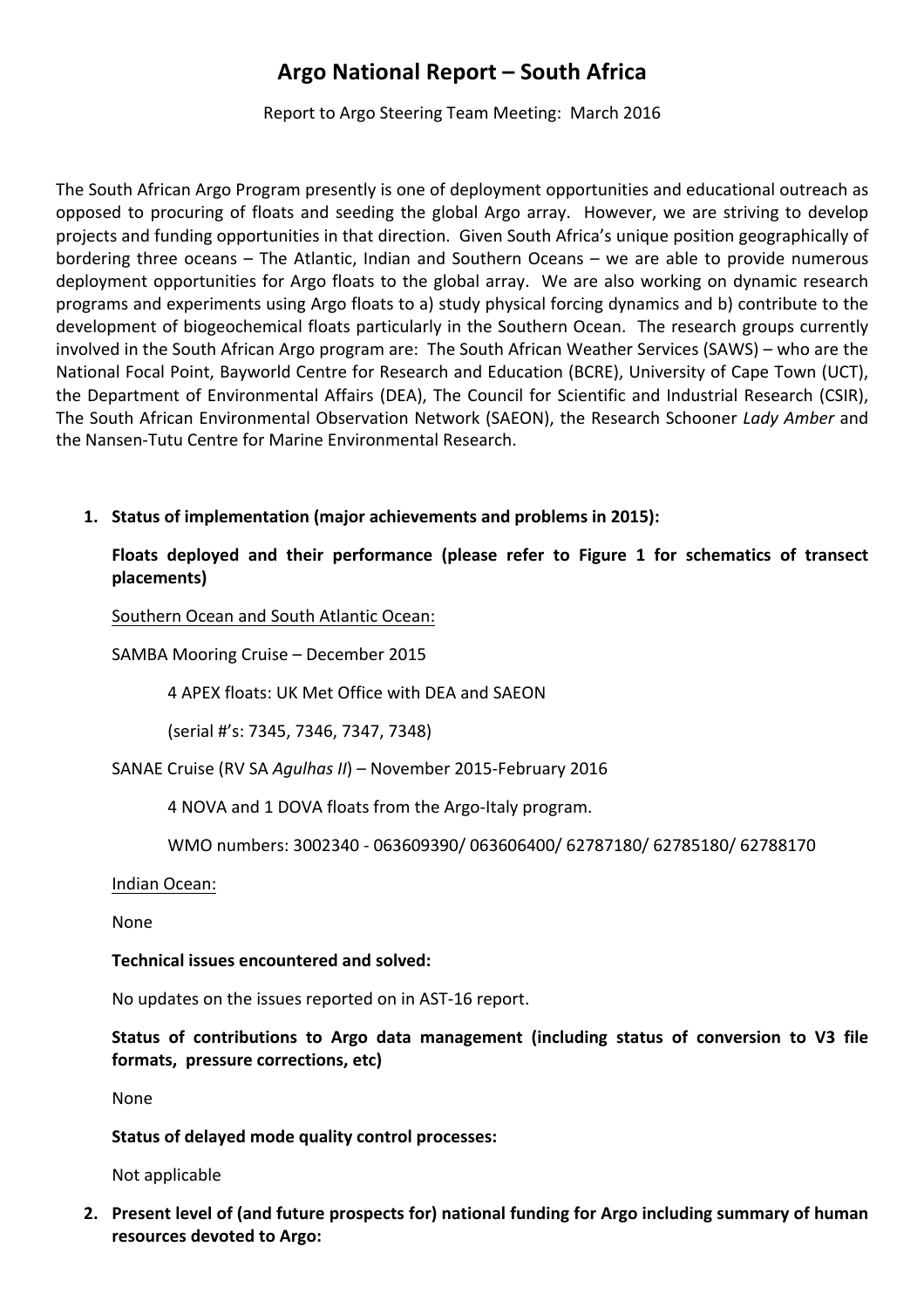Dedicated Argo funding to procure new floats to seed the global array is currently being investigated through the South African Environmental Observation Network (SAEON). Individuals from organisations (listed above) work on different projects involving Argo floats and have come together under the auspices of the South African Argo program to share knowledge, resources, cruise time where applicable and information regarding Argo. We are working towards taking this forward now.

We have one Argo representative for the South African Marine Science community who is also looking to drive the Argo float procurements and data management plans in future endevours.

**3.** Summary of deployment plans (level of commitment, areas of float deployment, low or high resolution profiles, extra sensors, Deep Argo) and other commitments to Argo (data management) for the upcoming year and beyond where possible:

## Southern Ocean:

Marion Island Cruise (RV SA *Agulhas II*) – April/May 2016.

This cruise follows the CrossRoads Transect on Figure 1.

available for deployment assistance

Gough Island Cruise (RV SA *Agulhas II*) – September 2016. .

This cruise follows the SAMBA Transect on Figure 1.

available for deployment assistance

SANAE Cruise (RV SA *Agulhas II*) – December 2016 / January 2017.

This cruise follows the GoodHope Transect on Figure 1.

available for deployment assistance

Indian Ocean:

Agulhas System Climate Array (ASCA) deployment cruise - April 2016.

Refer to Figure 1 for positions.

4 APEX floats deployed on behalf of UK Met Office in to the Agulhas Current

ACEP Deep Secrets Cruise (RV Algoa) - September - October 2016.

This cruise will take place on the south coast of South Africa between Cape Town and Port Elizabeth.

available for deployment assistance

ACEP Transkei Coast Cruise (RV *Algoa*) – January – February 2017

This cruise will take place between Port Elizabeth and Durban in the Agulhas Current.

available for deployment assistance

## International Indian Ocean Expedition (IIOE-2) Expeditions

Cruises are being developed for both the eastern and western Indian Ocean and these can be communicated for interested countries wanting to deploy Argo floats into the Indian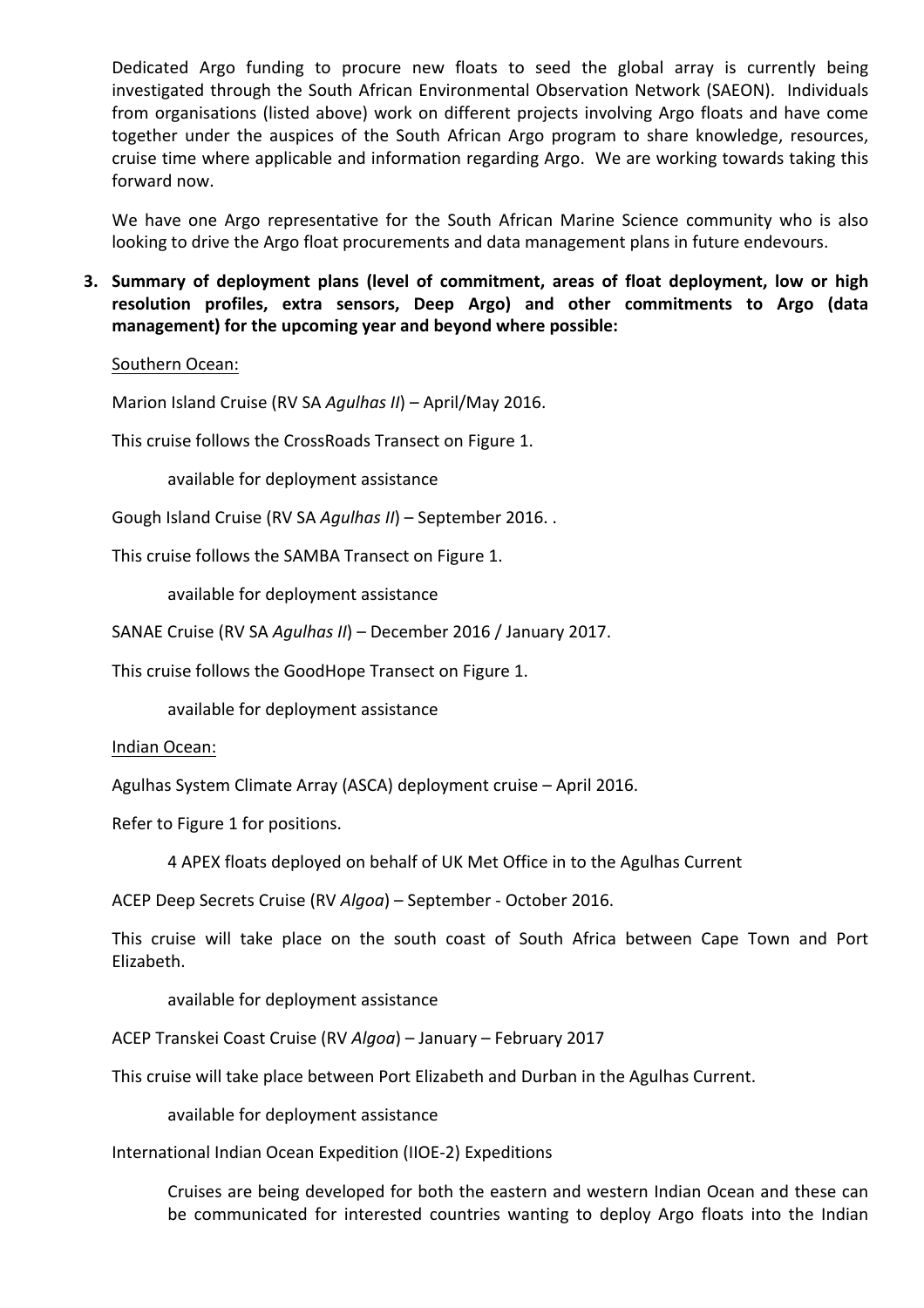Ocean. The Research Schooner *Lady Amber* will also be taking part in these expeditions and her contact details are found below.

Atlantic Ocean:

SAMBA Mooring Array (RV *Algoa*) – September 2015.

Refer to Figure 1 for positions.



available for deployment assistance

Figure 1: Large mooring array and CroosRoads transects around South Africa where floats could be deployed if **available.**

# Pacific Ocean: 2016-2017 (future plans):

The Research Schooner *Lady Amber* will be working with NASA from April 2016 to August 2017 on the Salinity Processes Upper-ocean Regional Study (SPURS-2) Experiment around 10° N and 125° W. There could be opportunities here to deploy Argo floats within the Pacific Ocean but also en route to and from the study region.

Contact: Capt. Peter Flanagan on explorerstrust uk@yahoo.co.uk

4. Summary of national research and operational uses of Argo data as well as contributions to Argo **Regional Centers.** Please also include any links to national program Argo web pages to update **links on the AST and AIC websites:** 

Three research and two outreach project are noted below:

a) SOCCOM:

# *Isabelle Ansorge*

The Southern Ocean Carbon and Climate Observations and Modeling (SOCCOM) are a focused group developing a new ocean observing system for carbon, nutrients and oxygen that will complement the already established observing system for heat and freshwater. To this end,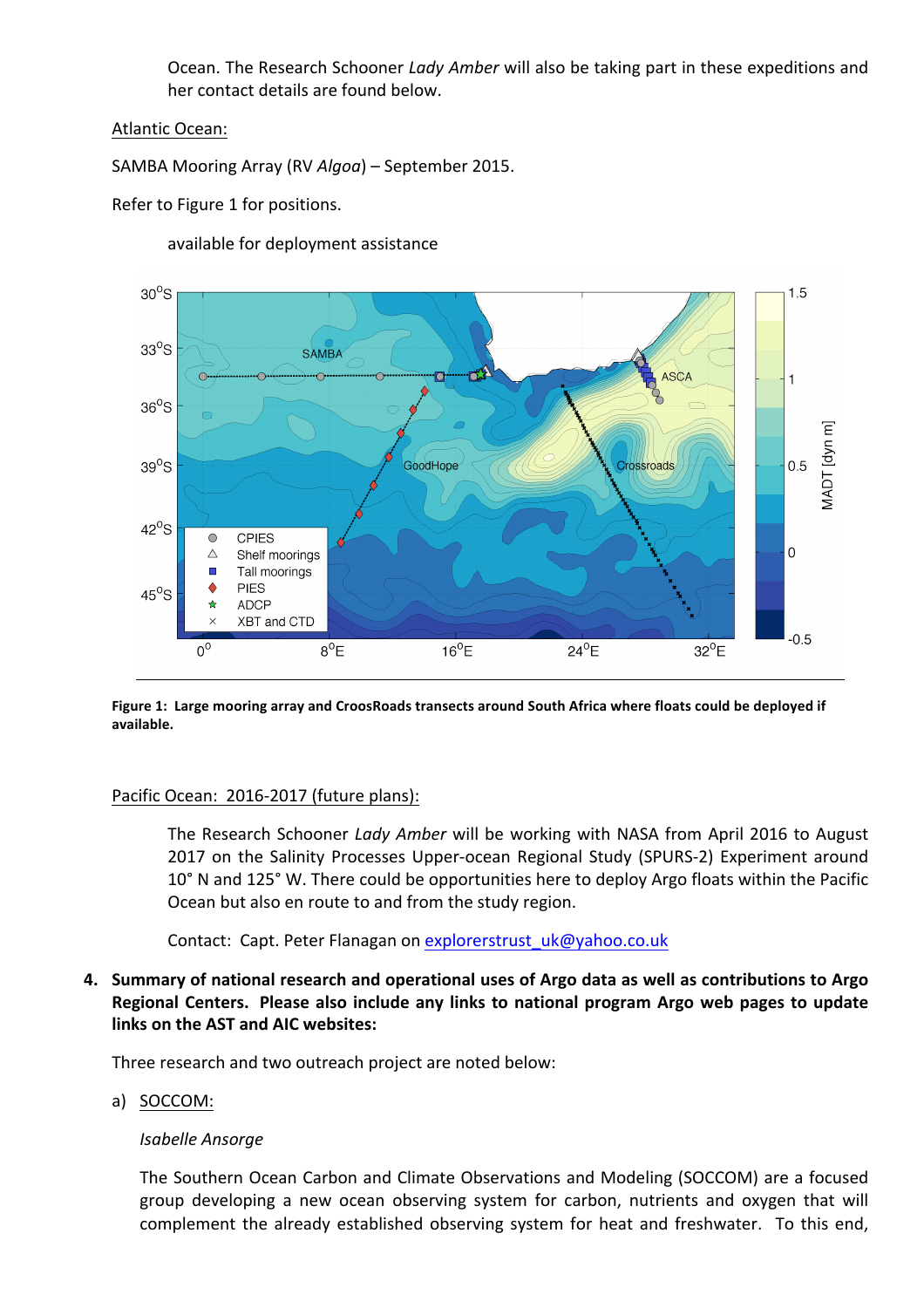150-200 profiling floats equipped with biogeochemical sensors will be deployed throughout the Southern Ocean and the cruises run by UCT (Prof. Ansorge) in this region (i.e. SANAE and Gough Island) will be used as a platform for deployments.

b) SOSCEx III:

# Pedro M.S. Monteiro, Sebastiaan Swart, Sandy Thomalla and Thato Mtshali

SOSCEX III is the focus of a suite of five NRF-SANAP projects funded for the 2015 – 2017 cycle. This forms a central part of the new Climate focused research theme in the Southern Ocean as articulated in both ARESSA as well as the emerging Antarctic and Southern Ocean strategy of the NRF-DST. It is our aim to attract wider collaboration from national, regional and international partners into this unique Climate - Carbon - Ecosystems research platform. To this end we will be publishing the more detailed SOSCEX III White Paper and focusing on linking up with the US based SOCOM initiative (using floats as central platforms) as well as inviting graduate student participation from Mozambique, Namibia and Zimbabwe.

Please refer to Appendix 1 for further information.

www.csir.co.za/nre/coasts\_and\_oceans/osc.html

c) Validating Hycom-EnOI in the Agulhas using Argo profiling floats - The Nansen-Tutu Centre for Marine Environmental Research (UCT)

# *Charine Collins, Björn Backeberg, François Counillon and Johnny Johannessen*

The greater Agulhas Current system, one of the most energetic systems in the world, plays a key role in the global ocean circulation, regional weather, and the marine environment. A prediction system of the marine environment around southern Africa would not only be beneficial to regional commercial, industrial, and leisure activities, but it would also aid search and rescue activities, and the monitoring of accidental pollutants and harmful algal blooms.

Despite the emergence of various global prediction (operational data assimilation) systems (e.g. MyOcean, Blue-Link), there is hitherto no system for the southern African regional ocean. As a first attempt towards an ocean prediction system for southern Africa, A regional data assimilation system of the greater Agulhas system was developed recently (Backeberg et al., 2014). This system, while not operational yet, assimilates satellite altimeter along-track sea level anomaly (SLA) data into a HYbrid Coordinate Ocean Model (HYCOM) simulation of the Agulhas Current System using the Ensemble Optimal Interpolation (EnOI) data assimilation scheme (hereafter referred to as HYCOM-EnOI). While HYCOM-EnOI improved the meso-scale dynamics in the Agulhas Current system, as well as the water mass characteristics and velocities at  $\sim$ 1000m, there was a slight degradation of the SST distribution.

In this study, we assess the limitations of HYCOM-EnOI in reproducing the water mass properties of the Agulhas Current region through a detailed comparison with Argo profiling floats. A comparison between HYCOM-EnOI and the Argo profiling floats is made in terms of temperature and salinity differences at various depths, differences in water mass characteristics, and mixed layer depth.

The temperature values in the upper 100m simulated in HYCOM-EnOI are, for most of the region, in close agreement (±1<sup>o</sup>C) with the observations (Figure 3a). On the contrary there is an overestimation of the salinity values in the upper 100m simulated in HYCOM-EnOI by about 0.1psu (Figure3b). In the 500-1000m depth range, HYCOM-EnOI tends to underestimate temperature (Figure 3c) and salinity (Figure 3d) values south of the Agulhas bank, in the vicinity of the Agulhas Retroflection region and the Agulhas Return Current. West of the Agulhas bank,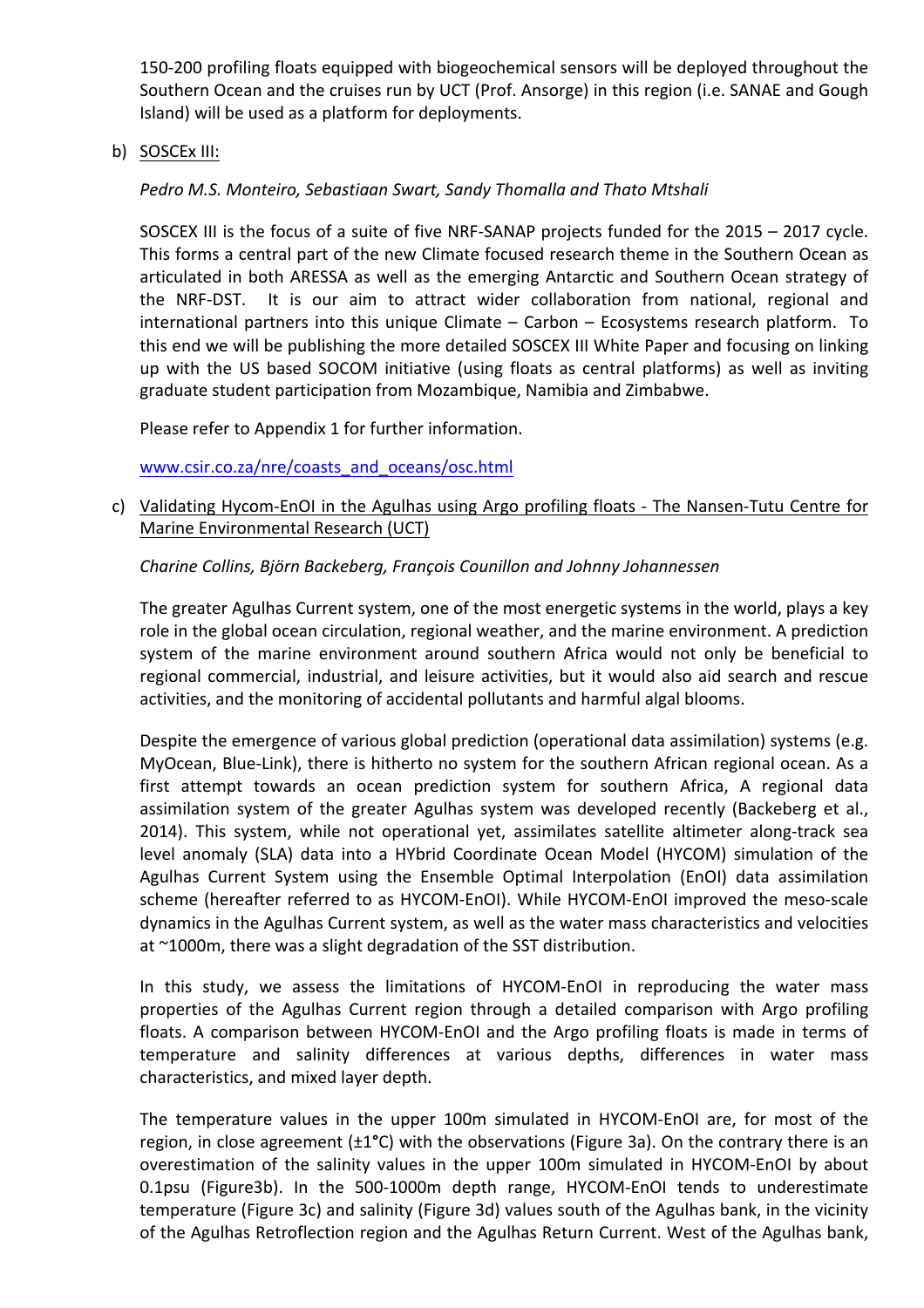the temperature of HYCOM-EnOI is in good agreement with the observations (±1<sup>o</sup>C), however, there is again an overestimation of the salinity values by more than 0.1psu. In the deeper layers (1000-2000m, HYCOM-EnOI tends to underestimate the temperature and salinity throughout the region, except east of the Agulhas Bank where there is a good agreement with the observations.

## d) Educational Outreach – The Argo Floats Program by SAEON Egagasini:

# *Thomas Mtontsi and Tamaryn Morris*

Five secondary schools have been identified in the Western Cape region to track changes at sea from data collected on floats 1901469 and 1901470 purchased by SAEON/SANAP with support from SAWS and deployed in 2009.

In 2015 school monitoring teams were encouraged to do schools science projects on:

- 1. The Identification of deep water masses and their direction using temperature
- 2. Relationships between salinity and depth
- 3. Relations of temperature, pressure and salinity

The overall focus of the SAEON Egagasini education programme is to:

- primarily encourage awareness of science skills to learners
- to create a platform where Marine Science Research can be integrated into School Sciences curriculum by encouraging interactions between learners, educators and scientists
- to promote an understanding of, create awareness and generate an interest about our oceans

The four floats arriving for the ASCA cruise in April 2016 will also be "adopted" by the schools themselves to monitor in near-real time as ongoing school projects this year. Each school will get a chance to visit the research vessel and officially adopt their float as part of a school excusion. The deployment of the floats at sea in April will be documented for the schools and they will be notified by email so they can begin their projects and monitor how the floats behave in particular within the Agulhas Current.

## e) Educational Outreach – The Research Schooner *Lady Amber*:

## *Capt Peter Flanagan*

Continued effort is being made by Capt. Flanagan and his crew from the Research Schooner Lady Amber to bring awareness of the Argo program to secondary schools. Most notably in collaboration with the GLOBE project out of Mossel Bay.

**5.** Issues that your country wishes to be considered and resolved by the Argo Steering Team regarding the international operation of Argo. These might include tasks performed by the AIC, the coordination of activities at an international level and the performance of the Argo data system. If you have specific comments, please include them in your national report.

None at this stage.

**6.** To continue improving the quality and quantity of CTD cruise data being added to the reference database by Argo PIs, it is requested that you include any CTD station data that was taken at the time of float deployments this year. Additionally, please list CTD data (calibrated with bottle data) taken by your country in the past year that may be added to the reference database. These cruises could be ones designated for Argo calibration purposes only or could be cruises that are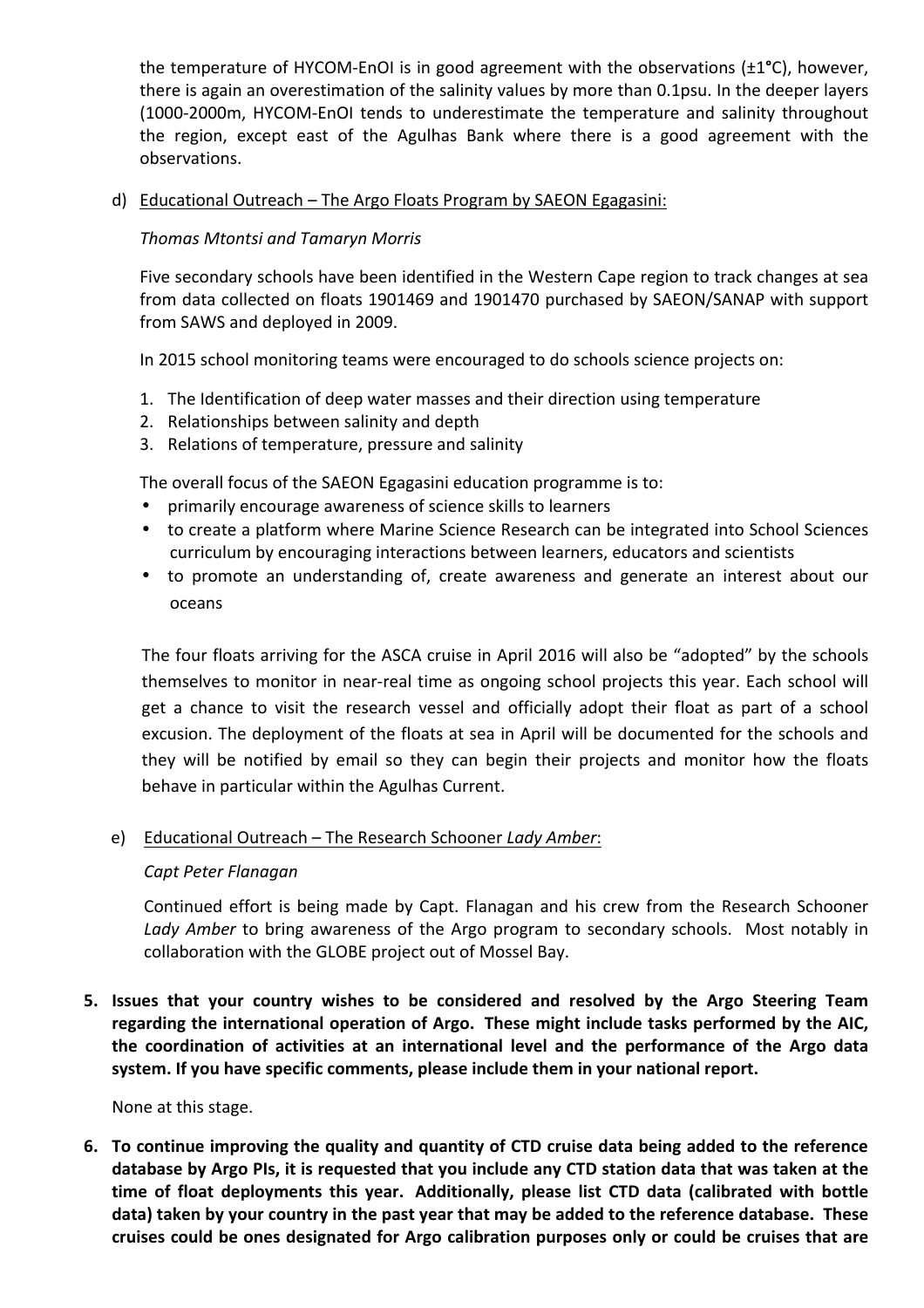open to the public. To help CCHDO track down this data, please list the dates of the cruise and the PI to contact about the data.

The following cruises were loaded onto the CLIVAR  $+$  Carbon Hydrographic Data Office (CCHDO) website for Argo data validation (please refer to Figure 1 above for transect placements):

- ASCA Mooring cruise April 2015 data
- SAMBA Mooring cruise December 2015 data
- CrossRoads Transect April / May 2013
- CrossRoads Transect April / May 2014
- CrossRoads Transect April / May 2015
- **7.** Keeping the Argo bibliography ( http://www.argo.ucsd.edu/Bibliography.html) up to date and accurate is an important part of the Argo website. This document helps demonstrate the value of Argo and can possibly help countries when applying for continued Argo funding. We reached more than 2000 papers published using Argo data! To help me with this effort, please include a list of all papers published by scientists within your country in the past year using Argo data, **including non-English publications. I've added a thesis citation list too (http://www.argo.ucsd.edu/argo\_thesis.html).** If you know of any doctorate theses published in **your country that are missing from the list, please let me know**

None at this stage.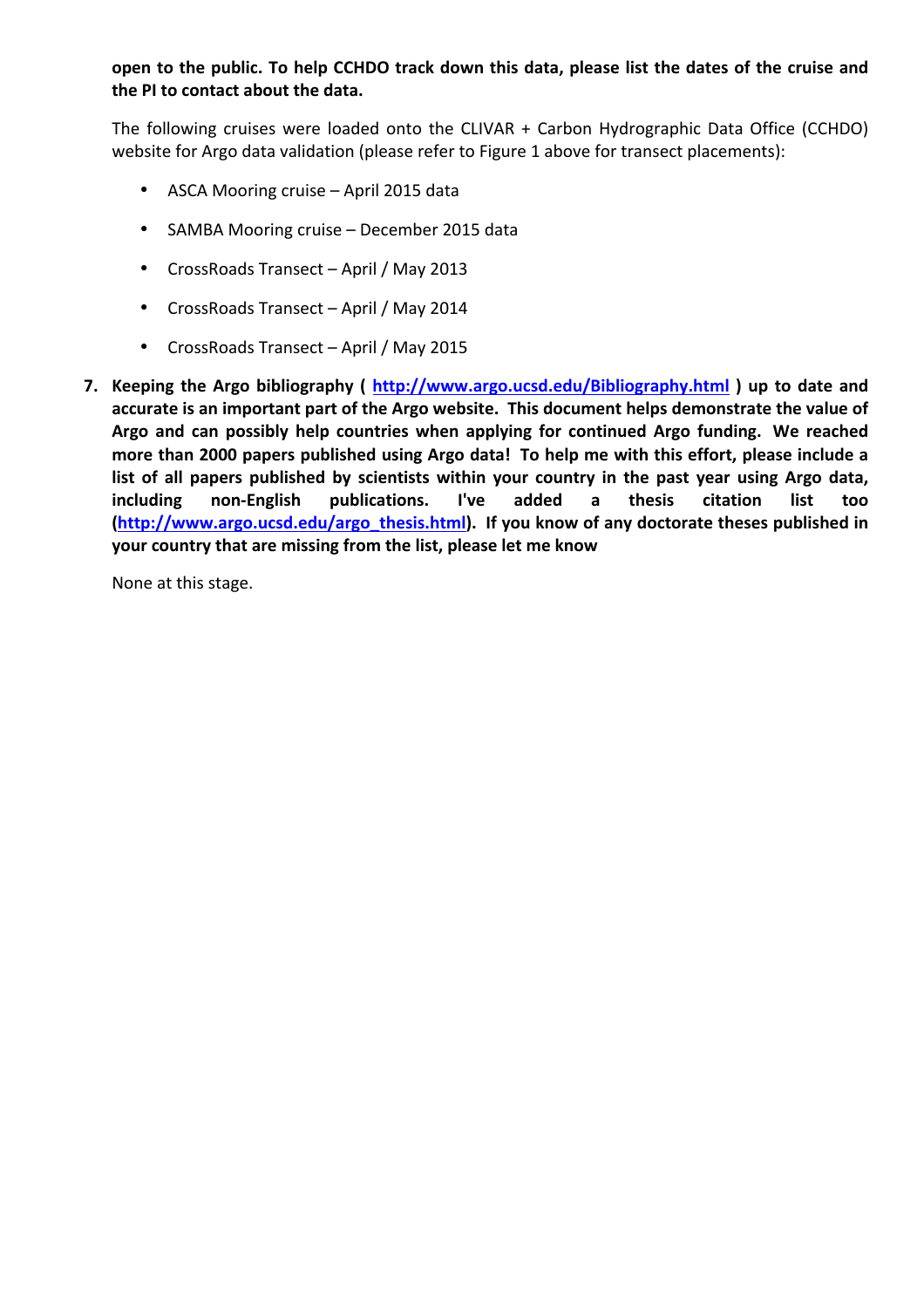# **The 3rd Southern Ocean Seasonal Cycle Experiment (SOSCEx III)**

Pedro M.S. Monteiro, Sebastiaan Swart, Sandy Thomalla and Thato Mtshali

*Ocean Systems & Climate – CSIR, 15 Lower Hope Street, Rosebank 7700, South Africa*

Email: pmonteir@csir.co.za

# **Introduction**

#### **Strategic Context**

SOSCEX III is the focus of a suite of five NRF-SANAP projects funded for the  $2015 - 2017$  cycle. This forms a central part of the new Climate focused research theme in the Southern Ocean as articulated in both ARESSA as well as the emerging Antarctic and Southern Ocean strategy of the NRF-DST. It is our aim to attract wider collaboration from national, regional and international partners into this unique Climate – Carbon – Ecosystems research platform. To this end we will be publishing the more detailed SOSCEX III White Paper and focusing on linking up with the US based SOCOM initiative (using floats as central platforms) as well as inviting graduate student participation from Mozambique, Namibia and Zimbabwe.

#### **Science Context**

The Southern Ocean is a key component of the earth system, being responsible for 50% of ocean uptake of atmospheric  $CO<sub>2</sub>$  and 30% of carbon export flux to the deep ocean (Schlitzer et al., 2002, Majkut et al., 2014). Climate models and decadal data sets predict changes in the Earth's climate that will influence the effectiveness of the Southern Ocean CO<sub>2</sub> sink through adjustments to sea surface temperature, stratification and mixing (Boyd 2002), all of which affect the nutrient and light supply necessary for phytoplankton production (and associated carbon export). The challenge in predicting long term trends in the Southern Ocean carbon cycle lies in our ability to resolve interannual variability and the link between seasonal and intraseasonal dynamics in physical drivers and biogeochemical responses. Despite their importance, surface ocean processes at these scales are poorly understood and quantified due to operational limitations of ships and moorings. This has necessitated the use of autonomous, remotely sensed and modeling platforms that are able to address the temporal and spatial scale gaps in our knowledge of a hitherto under sampled ocean.

# **Aims**

- Understanding through seasonal scale observations, the role of fine scale upper ocean **physical dynamics on CO<sub>2</sub> fluxes and primary production in the Southern Ocean and its impact on large-scale carbon-climate sensitivities.**
- To make a significant contribution to improving the way global climate models reflect CO<sub>2</sub> and primary productivity climate sensitivities in the Southern Ocean.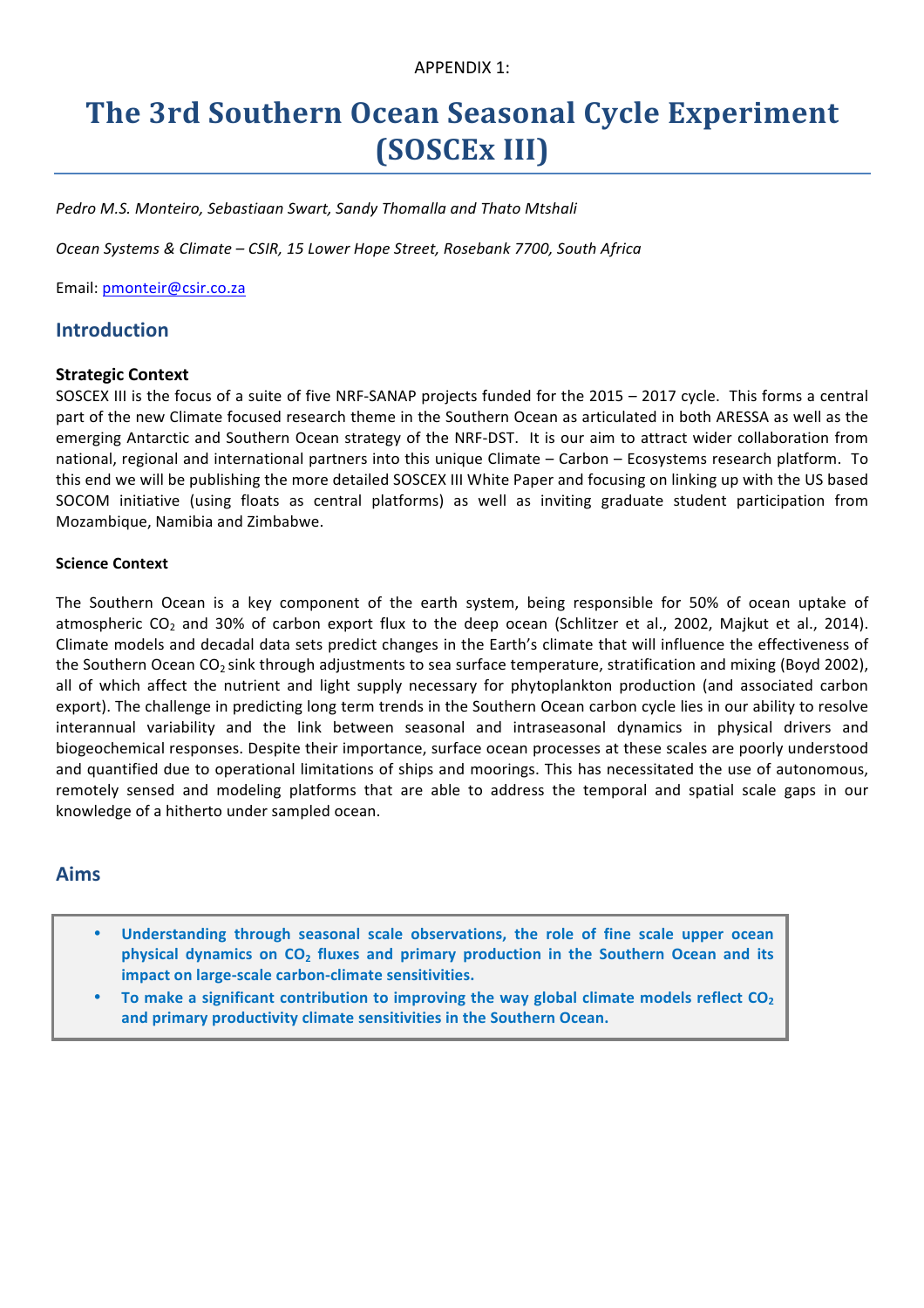# **Approach**

A novel aspect of SOSCEx III is the integrated multi-platform approach, which aims to explore new questions about the climate sensitivity of carbon and ecosystem dynamics and how these processes are parameterized in models.

#### **1. Observational**

The observational approach employs the research ship together with robotics-based continuous year-round, high-resolution observations of the upper ocean. The primary objective is to understand how meso- to submesoscale features (eddies and fronts) interact with seasonal to subseasonal scales (heating & transient storms) to characterize the seasonal cycle of upper ocean mixed layer depth,  $CO<sub>2</sub>$  fluxes Fe and light availability, primary production and associated carbon export.

#### **2. Modelling**

A hierarchy of medium to ultra-high resolution forced ocean model domains (NEMO-PISCES) will be used to test our understanding of the links between surface boundary layer physical drivers and the biogeochemical response scales, especially in terms of air-sea  $CO<sub>2</sub>$  fluxes, ocean productivity and associated carbon export.

# **Cruise Plan**

The observation plans are centered on three seasonal ship-based cruises of the Atlantic Sub-Antarctic Southern Ocean in winter 2015, summer 2015 and autumn 2016 spanned by continuous high resolution robotics-based observations. The primary aims of each cruise and required ship time are summarized below:

#### 1. Winter

- Description: Date: July August 2015; Cape Town to 55°S along GoodHope Line; Ship time: 21 Days; Berth requirements: 20
- Aim 1. Two process stations in the SAZ with twinned glider deployments surface wave glider and sub-surface buoyancy glider.
- Aim 2. CTD deployments at each process station to provide a) winter Fe profile, b) biogeochemical measurements to characterize the plankton community and rates of production and c) necessary calibrations for the gliders.

## 2. **Summer**

**Leg 1**

- Description: Date: November - December 2015; Cape Town to Antarctica along GoodHope Line on SANAE 55; Ship stopping time: 4 Days; Berth requirements: 10
- Aim 1. Swap out buoyancy gliders and retrieve wave gliders (for overhaul and refurbishment) at both process stations in the SAZ
- Aim 2. CTD deployments at each process station to provide a) early summer Fe profile, b) necessary calibrations for the gliders.

## **Leg 2**

• Description: Date: December 2015 - January 2016; Cape Town to 55°S along GoodHope Line; Ship time: 35 Days; Berth requirements: 25

• Aim 1. Redeployment of wave gliders at two process stations in SAZ to continue twinned sampling above of the buoyancy gliders.

• Aim 2: Ship alternates sampling between two process stations for 21 days (sampling each every alternate day) to measure meso and sub mesoscale evolution of physical, chemical and biological response to sub seasonal storm event.

• Aim 3. Deployment of Lagrangian bio-optics floats at each process station that continue sampling the SAZ till autumn 2016 completing a full seasonal cycle.